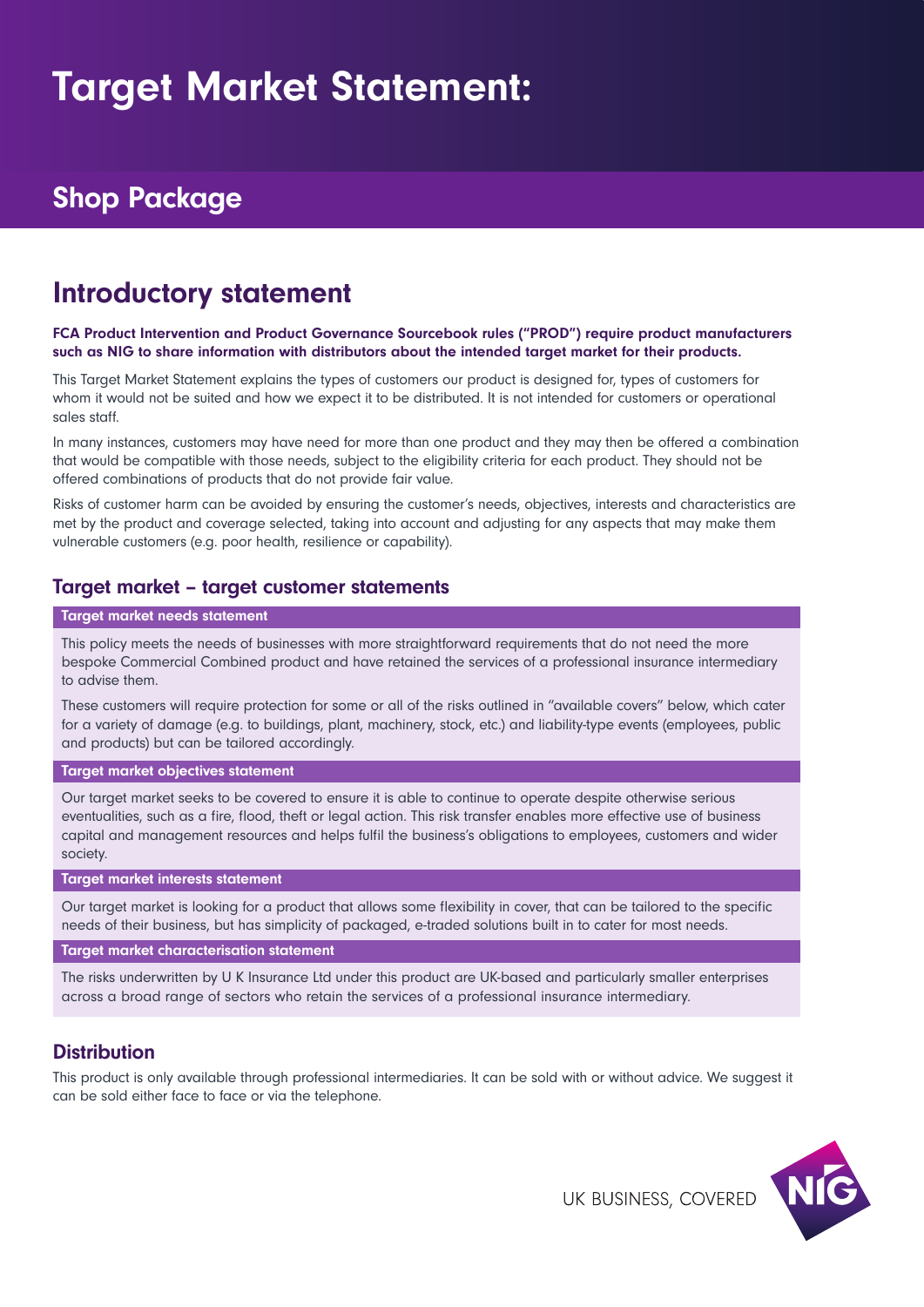## Assessment of fair value

| Next fair value assessment due | September 2022                                     |
|--------------------------------|----------------------------------------------------|
| Last fair value assessment     | Fair value is provided for target market customers |

# Target market – target compatible customer groups

| Who this product is for                                                                                                                                                                                                                                                      | Who this product is not for                                                                                                                               |  |
|------------------------------------------------------------------------------------------------------------------------------------------------------------------------------------------------------------------------------------------------------------------------------|-----------------------------------------------------------------------------------------------------------------------------------------------------------|--|
| UK-based businesses                                                                                                                                                                                                                                                          | Businesses based outside the UK                                                                                                                           |  |
| Businesses that are smaller in scale and lower<br>complexity                                                                                                                                                                                                                 | Larger businesses where e-traded packages are less<br>suited                                                                                              |  |
| Businesses that require a bundle of covers (see<br>below) to meet typical business needs                                                                                                                                                                                     | Businesses requiring only individual unbundled<br>covers                                                                                                  |  |
| Businesses interested in transferring financial risk<br>by insuring with an A rated insurer (A1 Moody's),<br>with options to meet legal obligations (e.g. with<br>Employer's Liability cover) and additional other<br>benefits (e.g. legal advice)                           |                                                                                                                                                           |  |
| Businesses with up to 10 premises                                                                                                                                                                                                                                            | Businesses which are unoccupied or not trading, or<br>have more than 10 premises                                                                          |  |
| Businesses typically with a single site exposure of<br>up to £5m total insured value for material damage<br>to buildings and up to £1m for contents; up to £2m<br>gross profit for business interruption; up to £10m for<br>public liability or £50,000 for goods in transit | Businesses requiring higher limits                                                                                                                        |  |
| Businesses that operate from retail parks or<br>traditional high street retail shops, standard<br>construction, non-combustible single tenure premises                                                                                                                       | Unsuited or outdated premises, multi-tenure risks<br>with no perfect party separation (e.g. market halls or<br>warehouses), or which have an external ATM |  |
| Businesses with modern equipment that is well<br>maintained                                                                                                                                                                                                                  |                                                                                                                                                           |  |
| Established businesses with a proven 3-5 year claims<br>experience                                                                                                                                                                                                           |                                                                                                                                                           |  |
| Businesses with strong risk management cultures                                                                                                                                                                                                                              |                                                                                                                                                           |  |
| A broad range of over trades are acceptable<br>without referral. Preferred trades include:                                                                                                                                                                                   | Smaller businesses suited to our other eTrade<br>products, e.g. Professionals                                                                             |  |
| <b>Bakers</b><br><b>Butchers</b><br>Cheese retailers<br><b>Chemists</b><br>Clothing retailers<br>Coffee shops<br>Delicatessens<br>fishmongers<br><b>Florists</b><br>Greengrocers<br>Grocers<br>Hairdressers<br>Newsagents<br>Post offices<br>Print shops                     | Larger risks that have more bespoke requirements                                                                                                          |  |